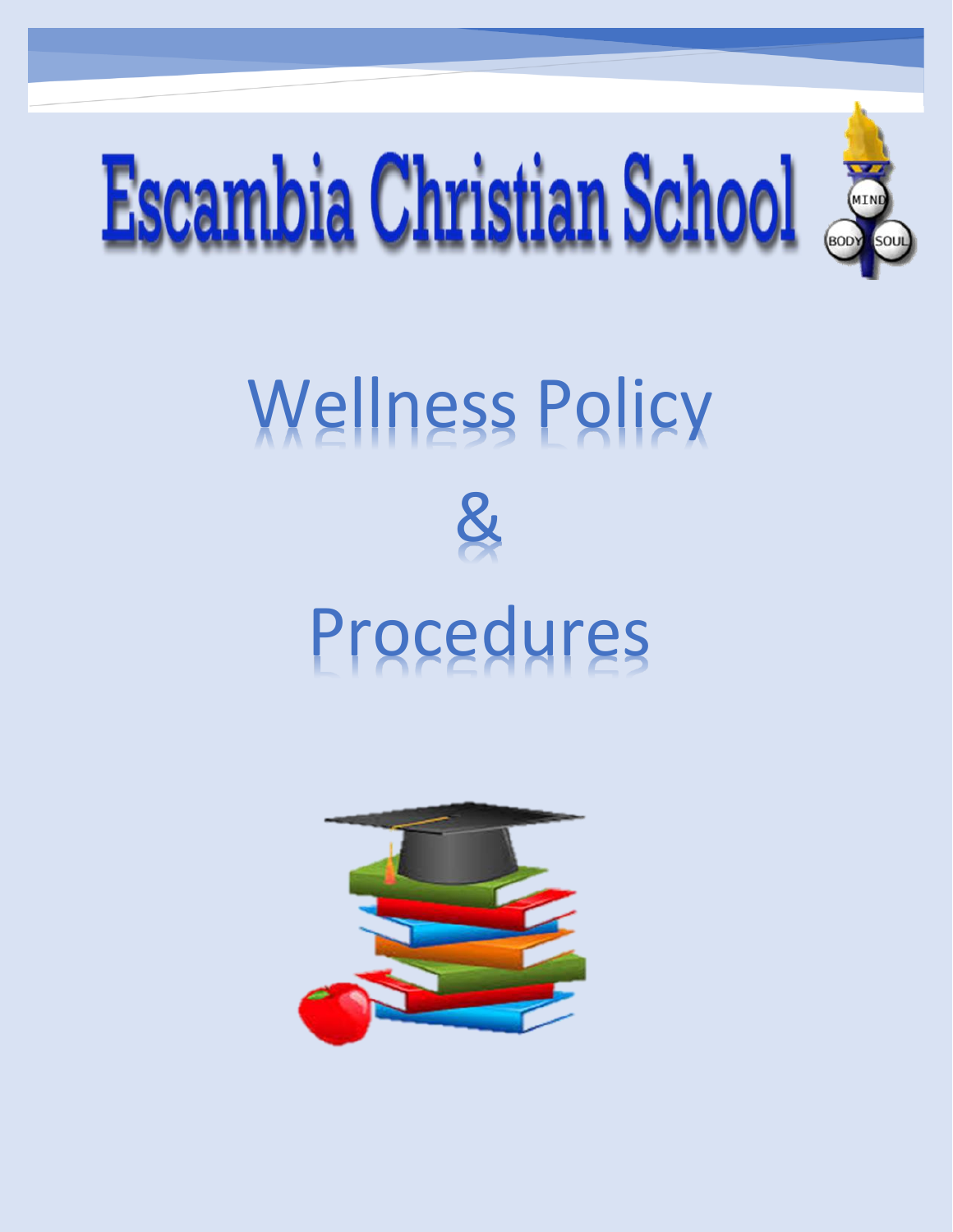### Table of Contents

| Introduction                                                         | $\overline{2}$ |
|----------------------------------------------------------------------|----------------|
| <b>School Level Requirements</b>                                     | 3              |
| Nutrition Promotion & Education                                      | $\overline{4}$ |
| <b>Physical Activity</b>                                             | 5              |
| <b>School-Based Activities</b>                                       | $6 - 7$        |
| Guidelines for All Foods & Beverages Available During the School Day | $7 - 11$       |
| Policy for Food and Beverage Marketing                               | 11             |
| Evaluation, Measurement, & Record Keeping                            | 12-13          |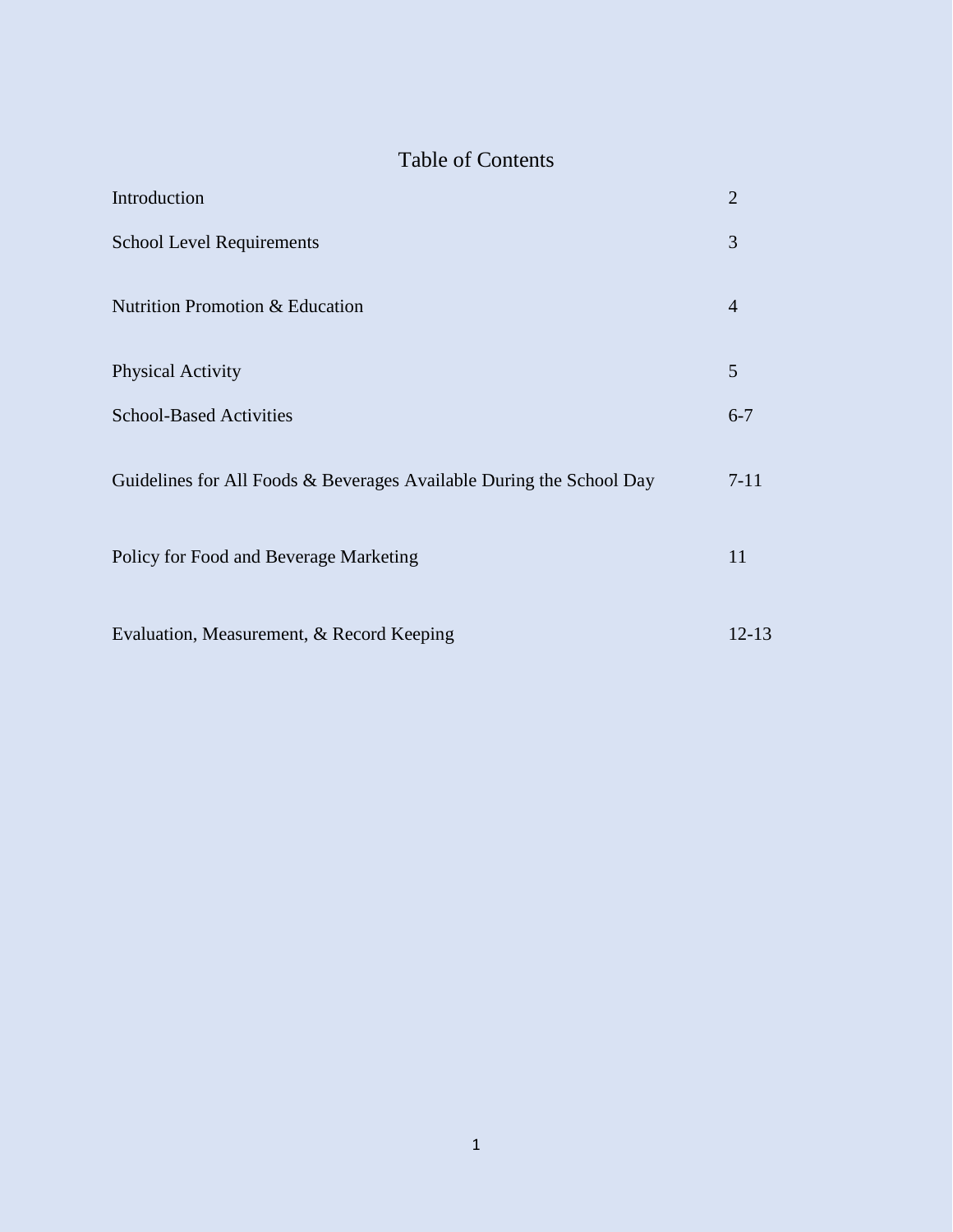#### Introduction

**Escambia Christian School** recognizes that good nutrition and regular physical activity affect the health and well-being of all students. Furthermore, research suggests that there is a positive correlation between a student's health and well-being and his/her ability to learn. Moreover, schools can play an important role in the developmental process by which students establish their health and nutrition habits by providing nutritious meals and snacks through the schools' meal programs, supporting the development of good eating habits and promoting increased physical activity both in and out of school.

**Escambia Christian School** is committed to creating school environments that promote and protect the overall well-being of all students and staff. The guidelines listed below encourage a comprehensive wellness approach that is sensitive to both individual and community needs.

Congress recognized that schools play a vital part in student health, in prevention of adolescent obesity, and problems that are connected to poor nutrition and physical inactivity. To better encourage this role, Congress passed a law (Section 204 of Public Law 108 - 265) (PDF, 14KB). Each local school that is participating in a food program authorized by the Richard B. Russell National School Lunch Act (42 U.S.C. 1751 et seq.) or the Child Nutrition Act of 1966 (42 U.S.C. 1771 et seq.) shall establish a local school wellness policy by School Year 2006."

The legislation also places the wellness policy as a responsibility of the local level, so that the individual needs of each district can be addressed. According to the requirements for the Local Wellness Policy, school districts must make goals for nutrition education, physical activity, campus food provision, and other school-based activities that are set up to promote student wellness. Additionally, districts are required to involve a broad group of individuals in policy development and to have a plan for measuring implementation.

In achieving these policy goals, the following policies have been developed and implemented: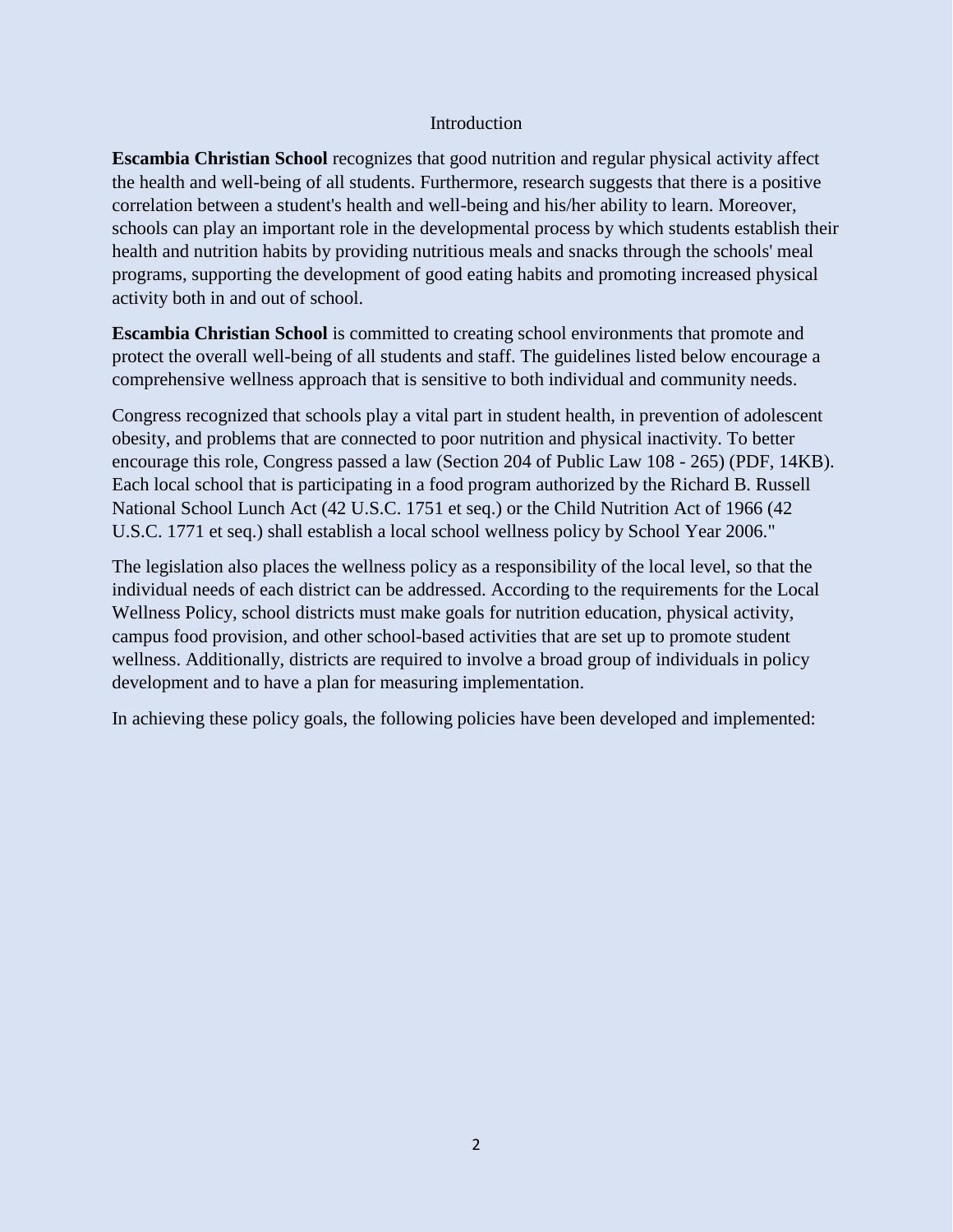#### School level requirements:

Escambia Christian School will establish an ongoing Healthy School Team that will meet biannually (Fall & Spring), to ensure compliance and to facilitate the implementation of ECS' wellness policy.

- The school Principal/Administrator and local school staff shall have the responsibility to comply with federal and state regulations as they relate to ECS' wellness policy.
- In each school, the Wellness Coordinator will be responsible for establishing the Healthy School Team that will ensure compliance with the policy.
- The Healthy School Team should include, but not be limited to, the following stakeholders: parents, students, school food service program representatives, school administrators, school health professionals, physical education teachers and the general public.
- The Healthy School Team is responsible for:
	- o Ensuring compliance with federal and state regulations for competitive food and beverage items sold on the school campus (7 CFR 210.11 and FAC 5P-1.003);
	- o Maintaining a school calendar identifying the dates when exempted competitive food fundraisers will occur in accordance with the frequency specified in paragraph (c) of FAC 5P-1.003;
	- o And reporting its school's compliance of the aforementioned regulations to the Administrator of Escambia Christian School (the person responsible for ensuring overall compliance with ECS' wellness policy).

**Escambia Christian School will review and consider evidence-based strategies and techniques in establishing goals for nutrition promotion and education, physical activity and other school based activities that promote student wellness to include, at a minimum, a review of Smarter Lunchroom tools and techniques.**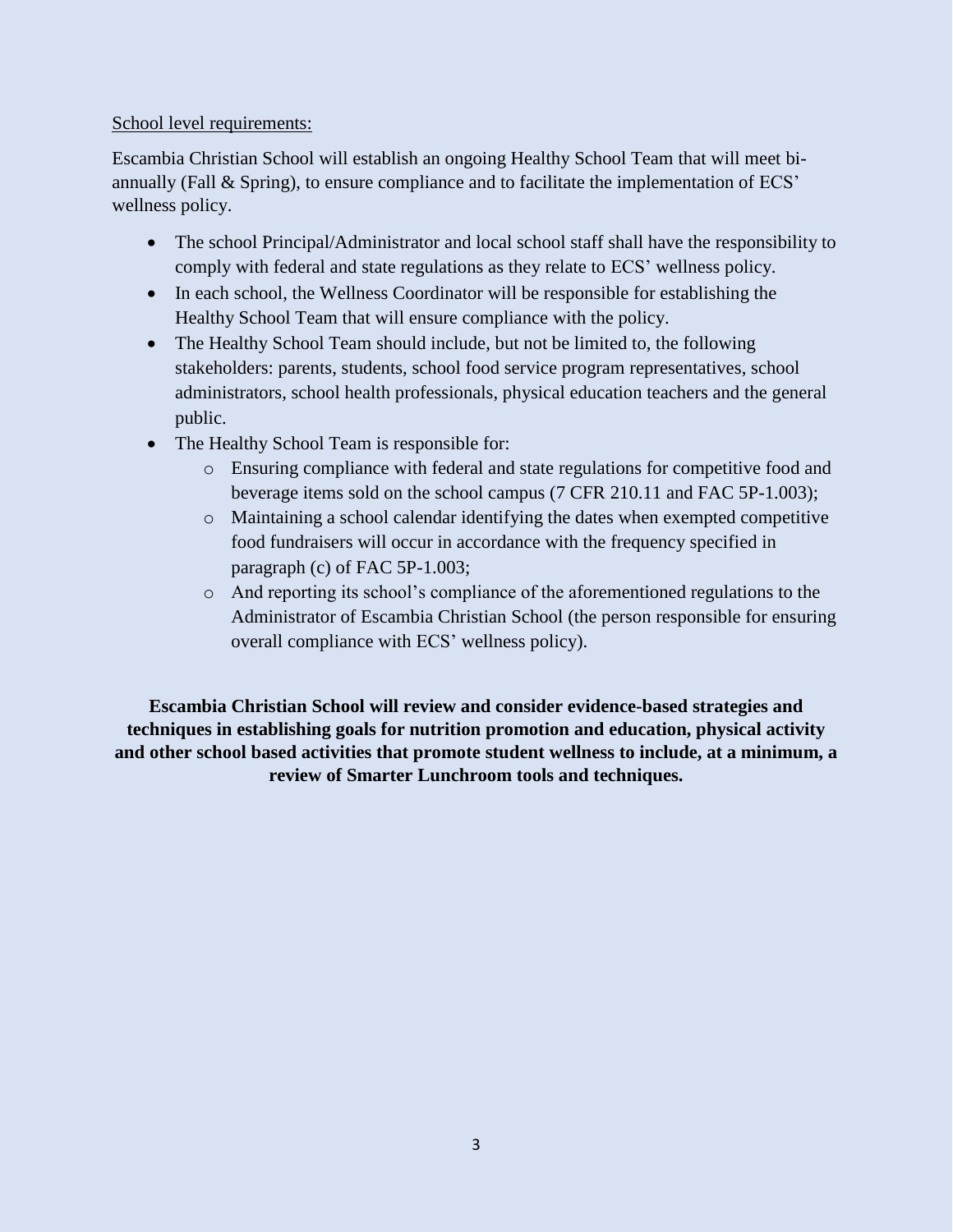#### **Nutrition Promotion**

Nutrition promotion can positively influence lifelong eating behaviors by creating food environments that encourage healthy choices and encourage participation in the school meal programs.

- The school environment, including the cafeteria and classroom, will provide clear and consistent messages that promote and reinforce healthy eating.
- Students will have access to useful nutrition information. Posters, worksheets and brochures will be available in classrooms and throughout the school's campus.
- Escambia Christian School will provide parents with healthy snack ideas, lists of foods for healthy celebrations and opportunities for physical activity before and after school.

#### **Nutrition Education**

Academic performance and quality of life issues are affected by the choice and availability of nutritious foods in our schools. Healthy foods support student physical growth, brain development, resistance to disease, emotional stability and ability to learn.

- The nutrition benchmarks included in Florida's Physical Education Standards shall be taught as part of the structured and systematic unit of instruction during physical education classes and will be integrated into other subject areas (e.g., math, science) where there is a natural fit.
- Students receive nutrition education that is interactive and teaches skills they need to adopt healthy eating behaviors. Classroom lectures, activities and student participation are provided in nutrition and health classes. Classroom written tests (such as multiple choice, essay and fill in the blank) are given in the areas of nutrition.
- Students will understand how food reaches the table and the implications that has for their health and future. Staff shall integrate hands-on experiences such as working in a garden, cooking activities and enrichment activities such as farmer's market tours and visits to community gardens with the core curriculum. Students will receive homework supporting these activities to ensure comprehension.
- Nutrition education will be incorporated within Escambia Christian School. The nutrition education program shall work with the school meal program to develop school gardens and use the cafeteria as a learning lab. Students will harvest vegetables from the school garden and work with the cafeteria staff to create wholesome snacks.
- Nutrition education will teach skills that are behavior-focused. Students will be taught about calorie balance, energy expenditure and how to read and interpret nutrition facts labels.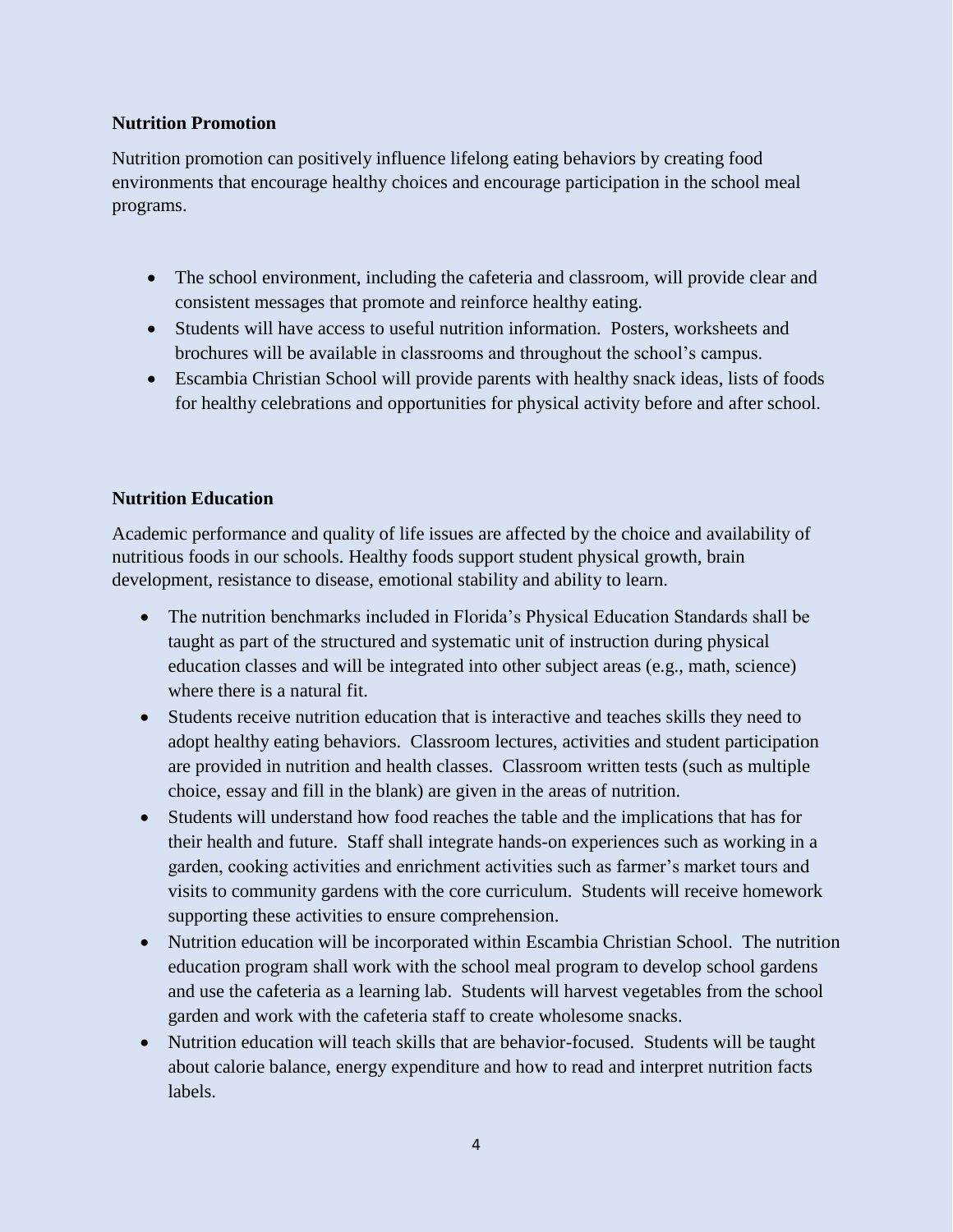• The staff responsible for nutrition education will be adequately prepared and participate regularly in professional development activities to effectively deliver an accurate nutrition education program as planned. Preparation and professional development activities will provide basic knowledge of nutrition combined with skill practice in program-specific activities and instructional techniques and strategies designed to promote healthy eating habits.

#### **Physical Activity**

**Escambia Christian School** shall ensure that physical activity is an essential element of each school's instructional program. The program shall provide the opportunity for all students to develop the skills, knowledge and attitudes necessary to participate in a lifetime of physical activity.

- All students in grades K-5 shall receive 150 minutes per week of instructionally relevant physical education. For middle school physical education in grades 6-8, all students shall receive a minimum of one semester of physical education in each of the three years
- All elementary school students will have at least 20 minutes of daily recess. ECS will provide space, equipment and an environment conducive to safe and enjoyable play.
- Students will have the opportunity to be involved in physical activity through physical education programs, before and after school activities or other activity programs. Students will be encouraged to participate in community-offered fitness and athletic programs.
- Staff will be encouraged to participate in 150 minutes of moderate-intensity aerobic activity (e.g., brisk walking, jogging, swimming) every week. Staff will be informed of the opportunity to participate in physical activity in afterschool programs and community events.
- Regular classroom teachers will be encouraged to provide short physical activity breaks between lessons or classes, as appropriate.
- Teachers and other school and community personnel will not use physical activity (e.g., running laps, pushups) or withhold opportunities for physical activity (e.g., recess, physical education) as punishment.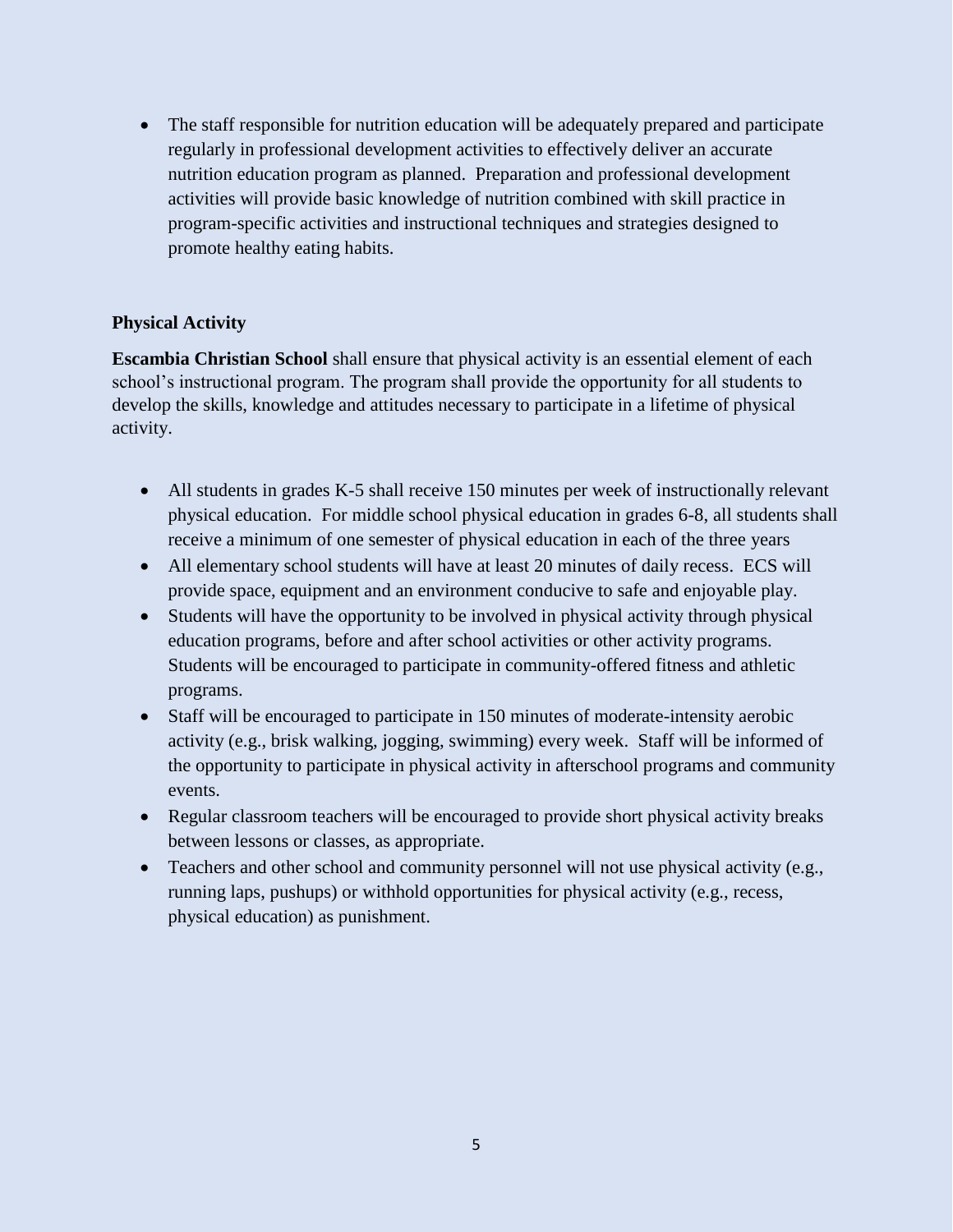#### **Other School-Based Activities**

**Escambia Christian School** will integrate wellness activities across the entire school setting. These initiatives will include nutrition, physical activity and other wellness components so that all efforts work towards the same set of goals and objectives used to promote student well-being, optimal development and strong educational outcomes.

#### General Guidelines

- Escambia Christian School shall consider the components of the Centers for Disease Control's Whole School, Whole Community, Whole Child (WSCC) model in establishing other school-based activities that promote wellness.
- The goals outlined by the wellness policy will be considered in planning all school-based activities (such as school events, field trips, dances and assemblies).
- Afterschool programs will encourage healthy snacking and physical activity.
- Escambia Christian School shall actively develop and support the engagement of students, families and staff in community health-enhancing activities and events at the school or throughout the community.
- Escambia Christian School will comply with drug, alcohol and tobacco-free polies.

#### Eating Environment

- Students will be provided an adequate amount of time to consume their meal with a minimum of 20 minutes after receiving their food from the line.
- Each school will provide nutritious, fresh, locally grown food that reflects Florida's bountiful harvest.
- Convenient access to facilities for hand washing and oral hygiene will be available during meal periods.

#### HealthierUS School Challenge

• All schools will be encouraged to join the United States Department of Agriculture (USDA) Team Nutrition program and submit an application to be recognized as a HealthierUS School Challenge: Smarter Lunchrooms (HUSSC: SL) school.

#### Recycling

• Escambia Christian shall maximize the reduction of waste by recycling, reusing, composting and purchasing recycled products.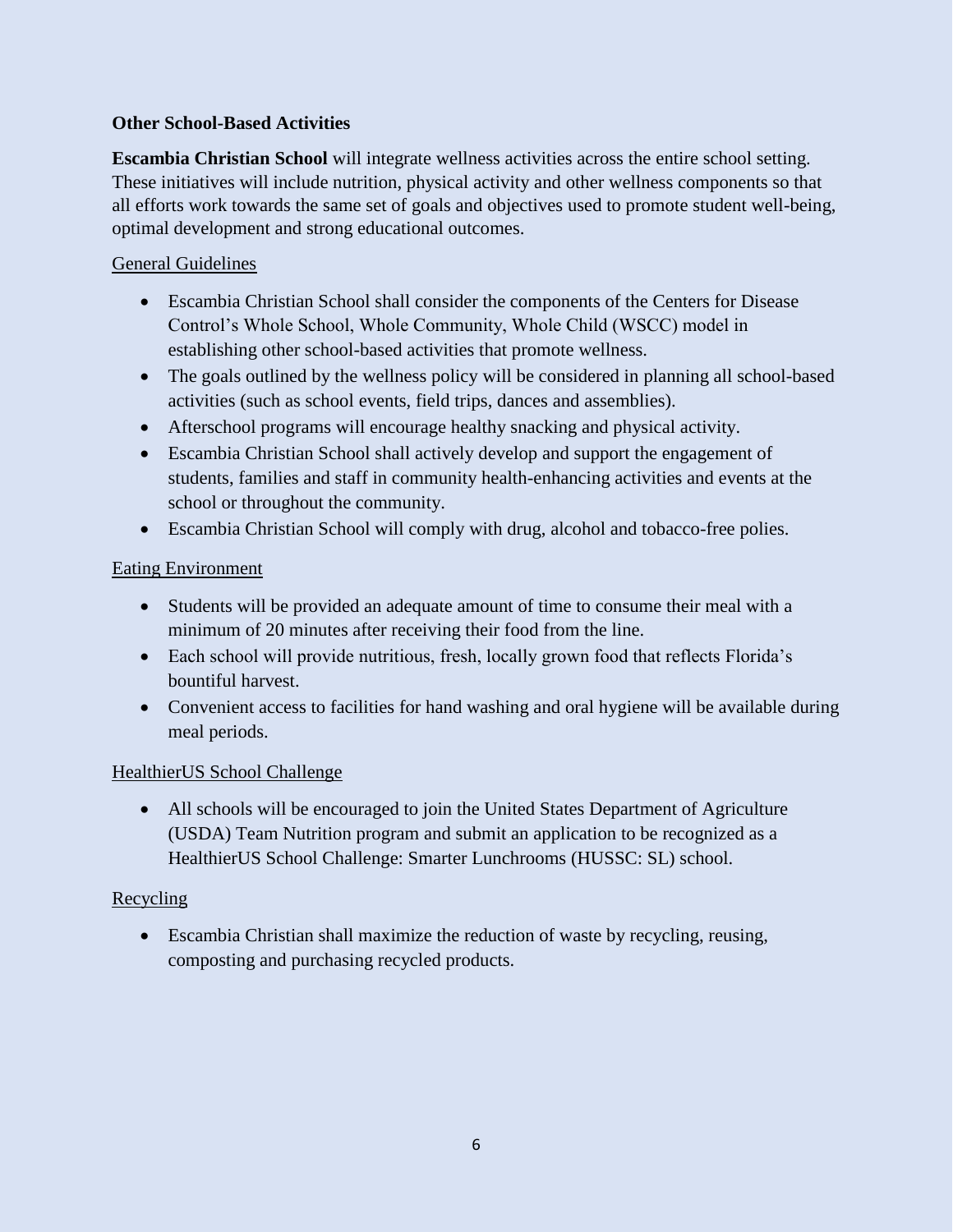#### Employee Wellness

- Escambia Christian School's wellness committee will have a staff wellness subcommittee that focuses on staff wellness issues, identifies and distributes wellness resources and performs other functions that support staff wellness in coordination with human resources staff.
- All staff will be provided with opportunities to participate in physical activities and healthy eating programs that are accessible and free or low-cost.

#### **Health Services**

• A coordinated program of accessible health services shall be provided to students and staff and shall include, but not be limited to, violence prevention, school safety, communicable disease prevention, health screening, including body mass index, community health referrals, immunizations, parenting skills and first aid/CPR training.

#### Use of School Facilities Outside of School Hours

• Escambia Christian School will promote the use of school facilities outside of school hours for physical activity programs offered by community-based organizations and for the school community's use. Parents will be allowed to bring their children to the school and have access to basketball courts, playgrounds and track facilities.

#### Behavior Management

- **Escambia Christian School** is committed to prohibiting the use of food as a reward, unless incorporated into an activity that promotes positive nutrition messages (such as a guest chef or field trip to a farm).
- Teachers and other school personnel will not deny or require physical activity as a means of punishment.

#### **Guidelines for All Foods and Beverages Available During the School Day**

**Escambia Christian School** shall operate and provide food service in accordance with USDA's National School Lunch Program (NSLP) standards and applicable laws and regulations of the state of Florida. The guidelines for reimbursable school meals shall not be less restrictive than regulations and guidance issued by USDA.

#### General Guidelines

• All reimbursable meals will meet nutrition standards mandated by USDA, as well as any additional state nutrition standards that go beyond USDA requirements.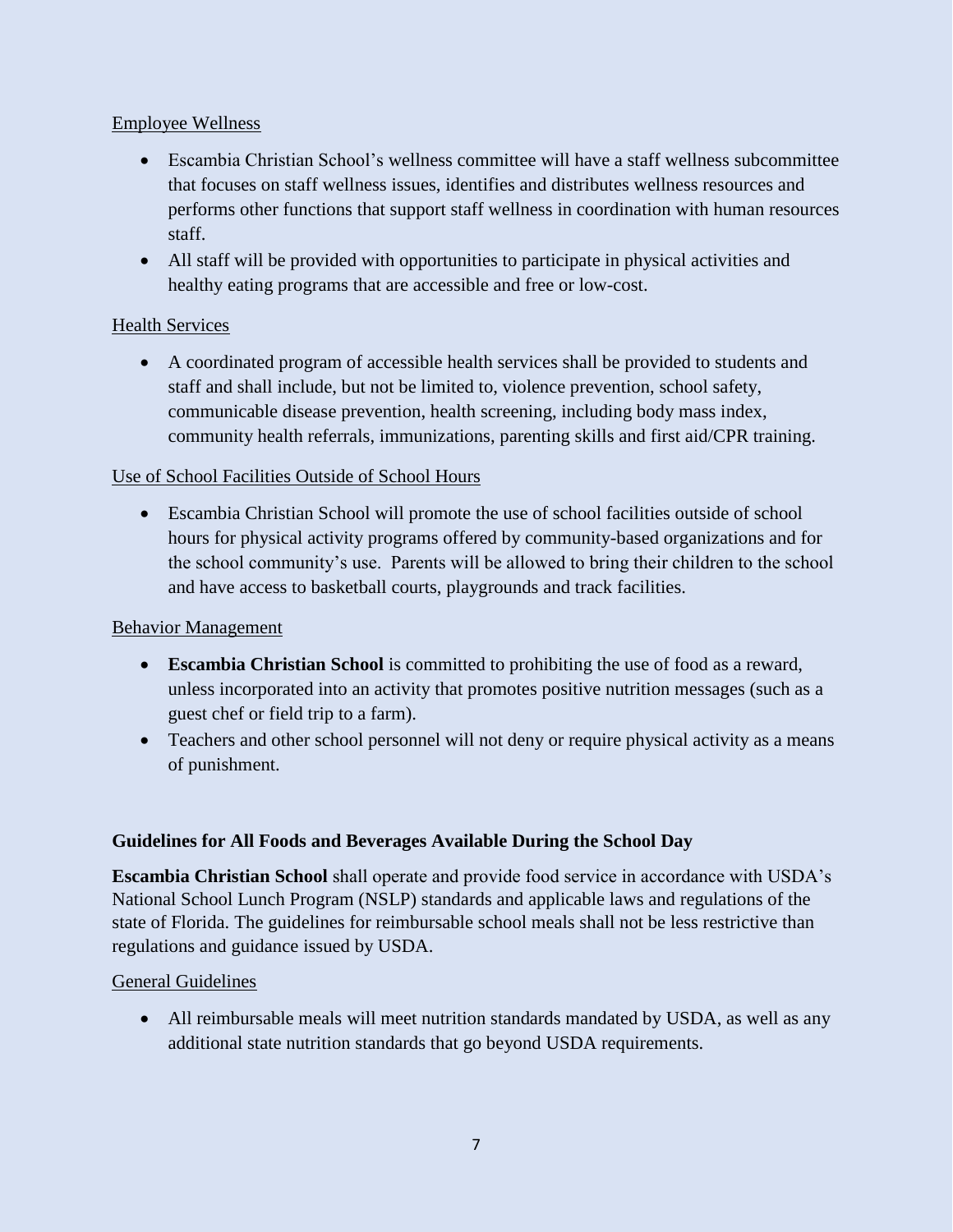- School meals will include a variety of nutrient-dense foods, including whole grains and fiber-rich fruits and vegetables, while accommodating special dietary needs and ethnic and cultural food preferences.
- To the maximum extent possible, Escambia Christian School will participate in available federal school meal programs, including the SBP, NSLP, ASSP, AMP, and SFSP.
- Free, potable water will be made available to all children during each meal service.

#### Competitive Foods

- All foods and beverages sold on the school campus to students outside of reimbursable school meals are considered "competitive foods," and must comply with the nutrition standards for competitive food as defined and required in 7 CFR 210.11.
	- o *School campus means, for the purpose of competitive food standards implementation, all areas of the property under the jurisdiction of the school that are accessible to students during the school day.*
	- o *School day means, for the purpose of competitive food standards implementation, the period from the midnight before, to 30 minutes after the end of the official school day.*
- Competitive foods include items sold a la carte in the cafeteria, from vending machines, school stores, snack bars and for in-school fundraisers.
- Unless being sold by **ECS'** food service program, it is impermissible for any competitive food item sold to students during the school day to consist of ready-to-eat combination foods of meat or meat alternate and grain products, as defined in 7 CFR 210.10 and 210.11. (FAC 5P-1.003)
- To be allowable, all competitive food items sold to students must meet general nutrition requirements and nutrient standards.

General nutrition requirements for competitive foods:

- Be a grain product that contains 50 percent or more whole grains by weight or have a whole grain as the first ingredient; or
- Have as the first ingredient one of the non-grain major food groups: fruits, vegetables, dairy or protein foods (meat, beans, poultry, seafood, eggs, nuts, seeds, etc.); or
- Be a combination food that contains 1/4 cup of fruit and/or vegetable.
- If water is the first ingredient, the second ingredient must be one of the above.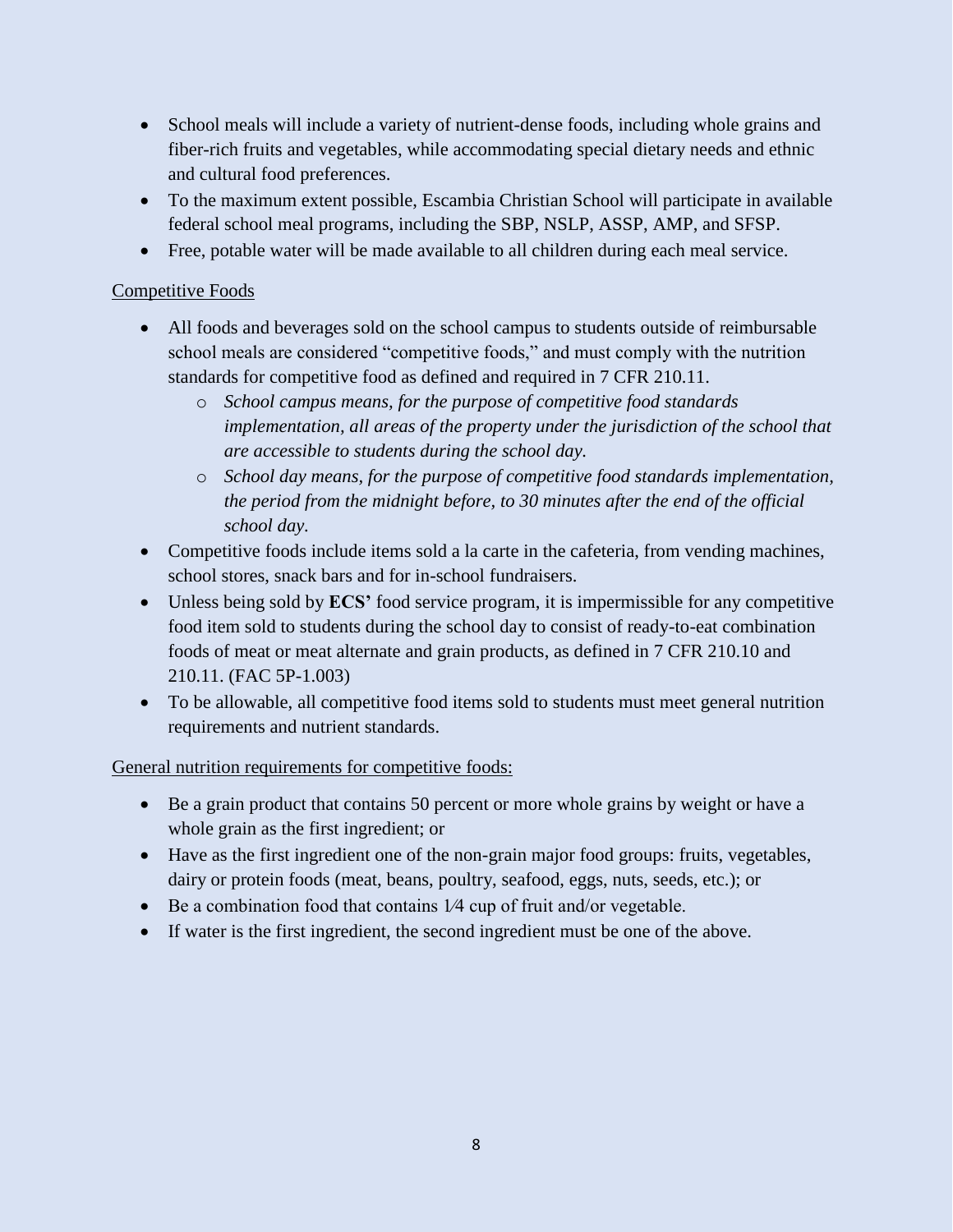| <b>Nutrient</b>         | <b>Snack Items and Side Dishes</b>          | <b>Entrée Items</b>            |
|-------------------------|---------------------------------------------|--------------------------------|
| <b>Standards</b>        | <i>(including any added accompaniments)</i> | <i>(including any added)</i>   |
|                         |                                             | <i>accompaniments</i> )        |
| Calories                | 200 calories or less                        | 350 calories or less           |
| <b>Sodium Limits</b>    | 200 mg or less                              | 480 mg or less                 |
| <b>Total Fat Limits</b> | 35% or less of total calories               | 35% or less of total calories  |
| Saturated fat           | Less than 10% of total calories             | Less than 10% of total         |
|                         |                                             | calories                       |
| Trans fat               | 0 g of trans fat as served                  | 0 g of trans fat as served     |
|                         | (less than or equal to $0.5$ g per          | (less than or equal to $0.5$ g |
|                         | portion)                                    | per portion)                   |
| Sugar                   | 35% of weight from total sugar as           | 35% of weight from total       |
|                         | served or less                              | sugar as served or less        |

#### **Nutrient standards for competitive foods**:

#### **Exemptions:**

- Any entrée item offered as part of the breakfast or lunch program is exempt if it is served as a competitive food on the day of service or the day after service in the breakfast or lunch program.
- Fresh or frozen fruits and vegetables with no added ingredients, except water.
- Canned fruits with no added ingredients except water, which are packed in 100 percent juice, extra light syrup or light syrup.
- Low sodium/No salt added canned vegetables with no added fats.
- Reduced fat cheese, nuts, seeds and nut/seed butters, as well as seafood and whole eggs with no added fat are exempt from the total fat and saturated fat standards.

*\*Refer to 7 CFR 210.11 competitive food service standards for additional exemptions.*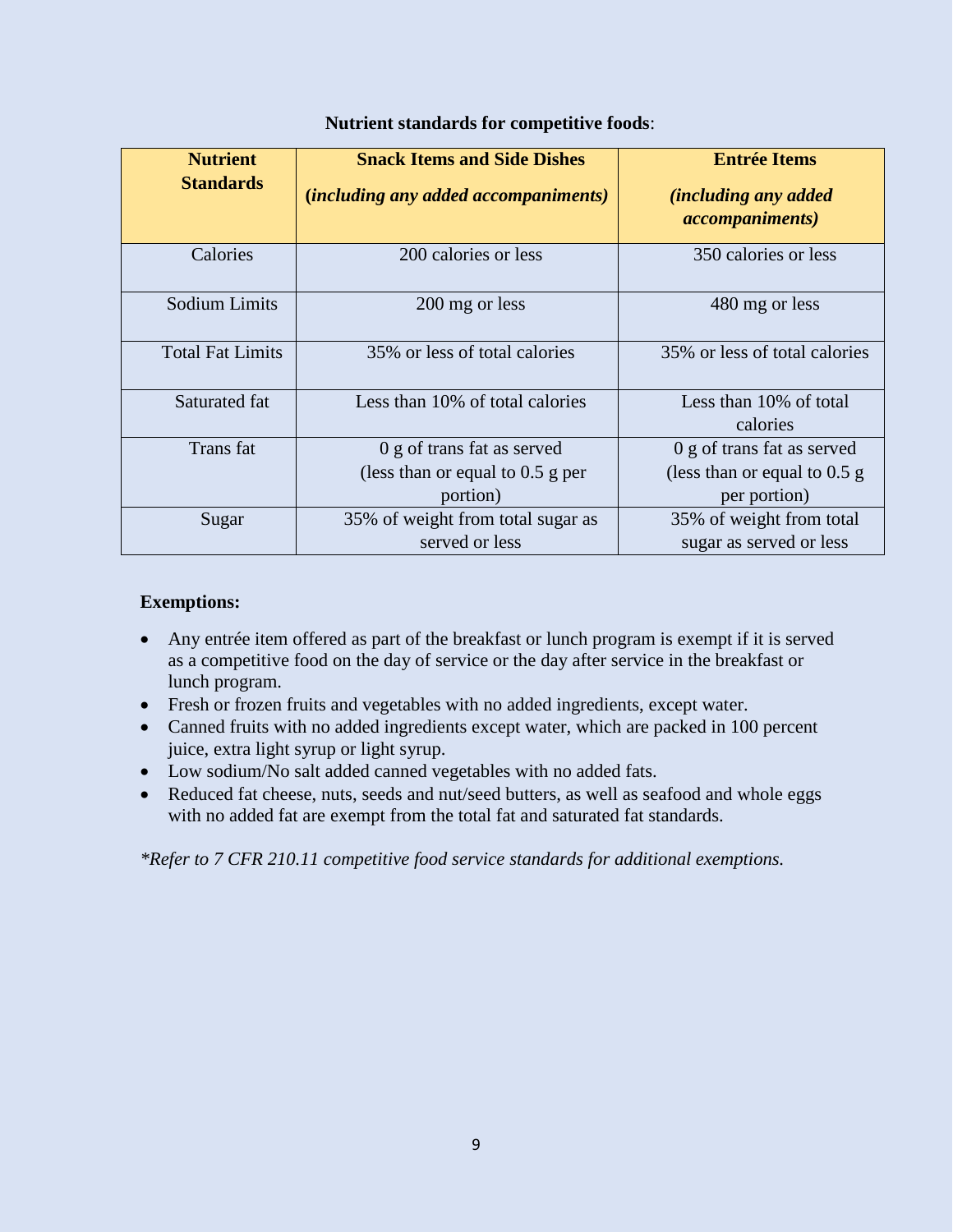#### **Nutrition standards for beverages:**

| <b>Beverages</b>                                                                                                                                         | <b>Elementary</b> | <b>Middle</b> | <b>High</b> |
|----------------------------------------------------------------------------------------------------------------------------------------------------------|-------------------|---------------|-------------|
| Plain water                                                                                                                                              | unlimited         | unlimited     | unlimited   |
| Unflavored low-fat milk                                                                                                                                  | 8 fl. oz.         | 12 fl. oz.    | 12 fl. oz.  |
| Unflavored or flavored fat-free milk                                                                                                                     | 8 fl. oz.         | 12 fl. oz.    | 12 fl. oz.  |
| 100% fruit or vegetable juice                                                                                                                            | 8 fl. oz.         | 12 fl. oz.    | 12 fl. oz.  |
| 100% fruit or vegetable juice diluted with<br>water but no added sweeteners                                                                              | 8 fl. oz.         | 12 fl. oz.    | 12 fl. oz.  |
| Other flavored and/or carbonated<br>beverages that are labeled to contain 5<br>calories or less per 8 fl. oz., or 10 calories<br>or less per 20 fl. oz.  | Not allowed       | Not allowed   | 20 fl. oz.  |
| Other flavored and/or carbonated<br>beverages that are labeled to contain 40<br>calories or less per 8 fl. oz. or 60 calories<br>or less per 12 fl. oz.) | Not allowed       | Not allowed   | 12 fl. oz.  |

Portion sizes listed are the maximum that can be offered.

For elementary and middle school students: foods and beverages must be caffeine-free with the exception of trace amounts of naturally occurring caffeine substances. Food and beverages for high school students may contain caffeine.

#### **Standards for food and beverages available during the school day that are not sold to students:**

- The school will provide parents and teachers a list of ideas for healthy celebrations/parties, rewards and fundraising activities.
- Class parties or celebrations shall be held after the lunch period and only foods that meet the Smart Snacks in School nutrition standards can be served.
- Schools will limit celebrations that involve food during the school day to no more than one party per class per month.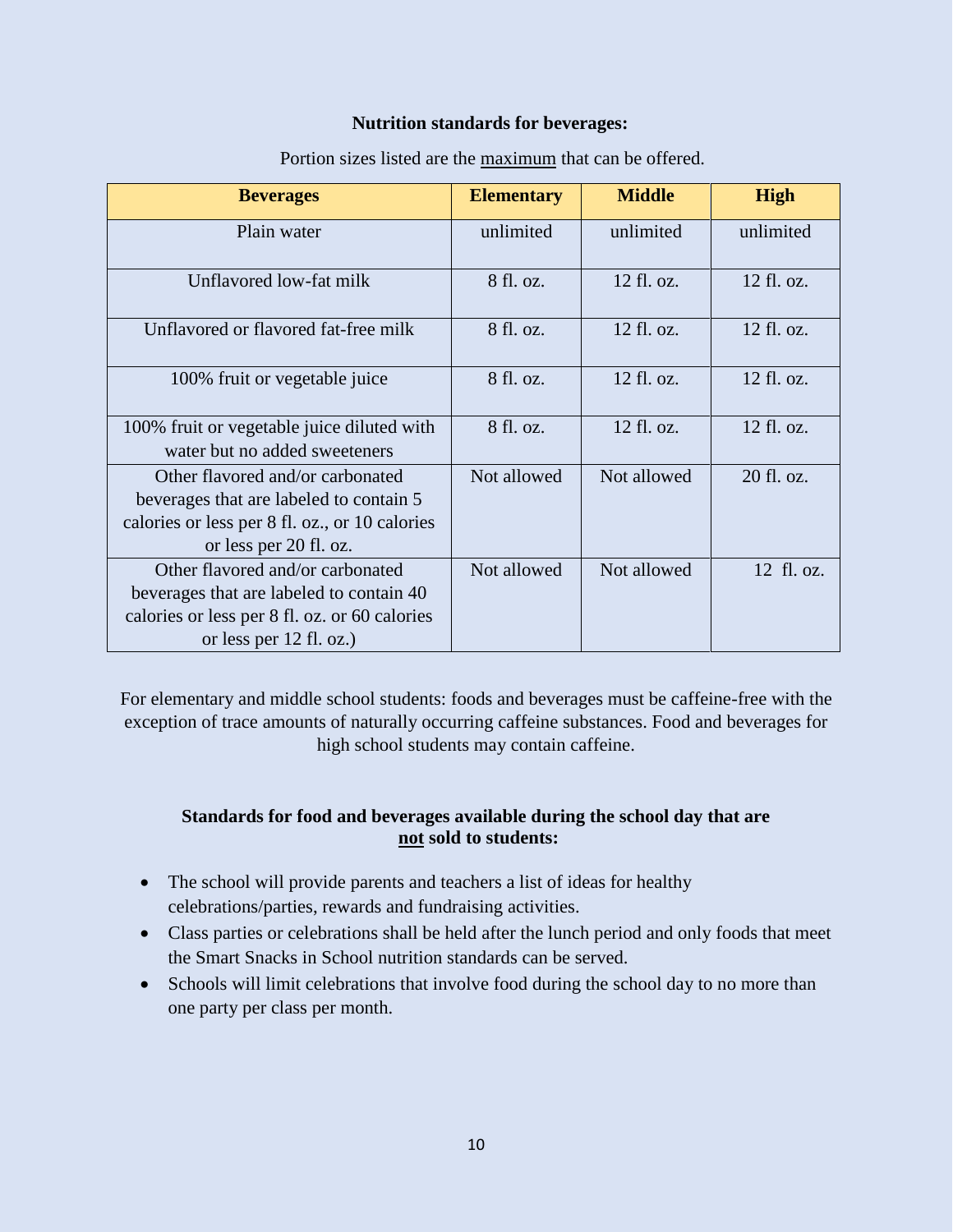#### **Fundraising**

To support children's health and school nutrition-education efforts, school fundraising activities will not primarily involve food or will use only foods that meet the above nutrition and portion size standards for foods and beverages sold individually. ECS will host fundraising activities that promote physical activity or non-food income, such as Jump Rope for Heart, Field Day, Fun Day Activities, and community sponsored events (Relay for Life, ColorVibe, and otherWalkathons).

- Fundraising efforts will be supportive of healthy eating by complying with all applicable regulations and nutrition standards for competitive foods while also emphasizing the sale of nonfood items.
- No fundraisers that include the sale of food items will occur until thirty (30) minutes after the conclusion of the last designated meal service period.
- The school board is permitted to grant a special exemption from the standards for competitive foods as specified above for the purpose of conducting infrequent schoolsponsored fundraisers, not to exceed the following maximum number of school days per school campus each school year:

| <b>School Type</b>                | <b>Maximum Number of School Days to</b><br><b>Conduct Exempted Fundraisers</b> |
|-----------------------------------|--------------------------------------------------------------------------------|
| <b>Elementary Schools</b>         | 5 days                                                                         |
| Middle School/Junior High Schools | 10 days                                                                        |
| Senior High Schools               | 15 days                                                                        |
| <b>Combination Schools</b>        | 10 days                                                                        |

• Each school's Healthy School Team will maintain a school calendar identifying the dates when exempted competitive food fundraisers will occur. (FAC 5P-1.003)

#### **Policy for Food and Beverage Marketing**

School-based marketing will be consistent with policies for nutrition education and health promotion. As such, the following guidelines apply:

- Escambia Christian School will only be allowed to market and advertise those foods and beverages that meet or exceed USDA's Smart Snacks in School nutrition standards.
- Marketing activities that promote healthful behaviors are encouraged. Examples may include: vending machine covers promoting water, pricing structures that promote healthy options in a la carte lines or vending machines, sales of fruit for fundraisers and coupons for discounted gym memberships.
- Escambia Christian School's nutrition department's replacement and purchasing decisions will reflect the marketing guidelines mentioned above.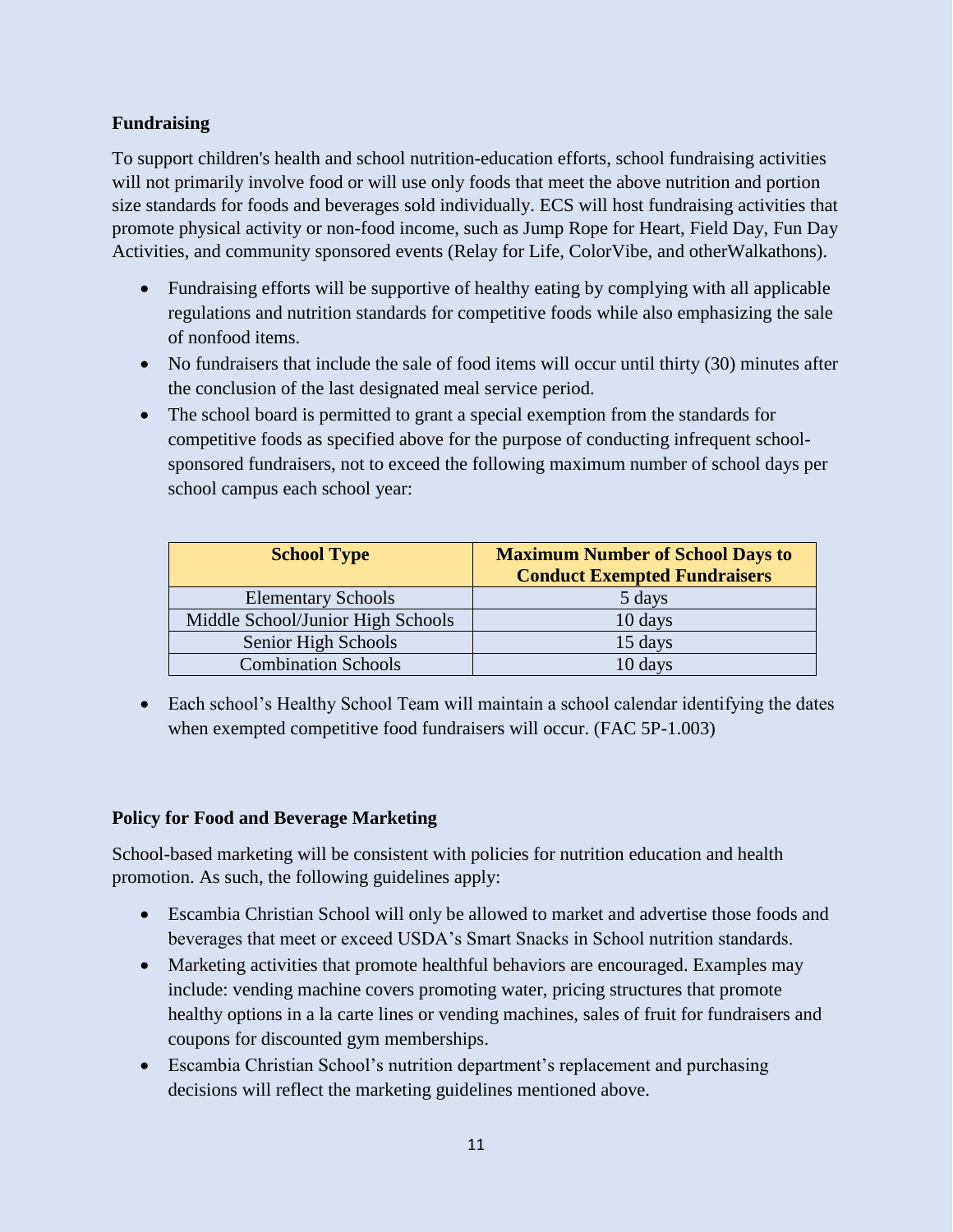#### **Evaluation and Measurement of the Implementation of the Wellness Policy**

Escambia Christian School's wellness committee will update and make modifications to the wellness policy based on the results of the annual review and triennial assessments and/or as local priorities change, community needs change, wellness goals are met, new health information and technology emerges and new federal or state guidance or standards are issued. The wellness policy will be assessed as indicated at least every three years following the triennial assessment.

#### Triennial Progress Assessments

**Escambia Christian School** will conduct an assessment of the local school wellness policy to measure wellness policy compliance **at least once every three years**. This assessment will measure the implementation of the local school wellness policy, and include:

- The extent to which **Escambia Christian School** is in compliance with the local school wellness policy;
- The extent to which the local school wellness policy compares to model local school wellness policies; and
- A description of the progress made in attaining the goals of the local school wellness policy.

#### **Informing the Public**

Escambia Christian School will ensure that the wellness policy and most recent triennial assessment are available to the public at all times. ECS will also actively notify households on an annual basis about any updates made to the wellness policy and the availability of the triennial assessment results, as well as provide information to the community about the school nutrition environment.

- Escambia Christian School will ensure the most updated version of the wellness policy and triennial assessments are always available on the school website for the public to view.
- Escambia Christian School will present wellness policy updates, as applicable, during meetings with the Parent Teacher Association/Organization, school board, health and wellness committee, and other interested groups or stakeholders.
- Wellness updates will be provided to students, parents and staff, as applicable, in the form of handouts, ECS' website, articles and each school's newsletter, to ensure that the community is informed and that public input is encouraged.
- Escambia Christian will provide all parents with a complete copy of the local school wellness policy at the beginning of the school year.